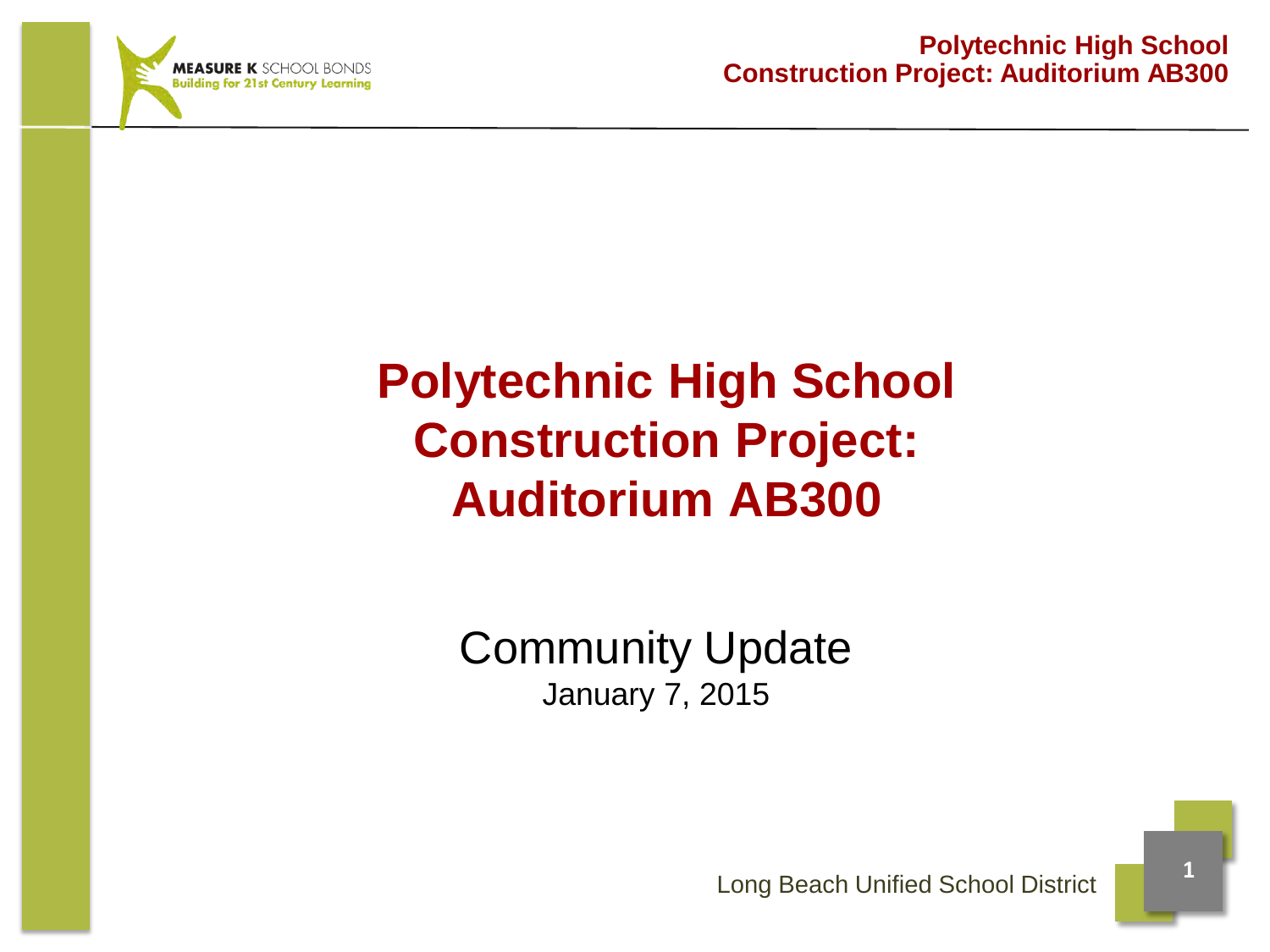

## **Meet the Team**

- Tova K. Corman Executive Director, Facilities Development & Planning
- Alan Paul Construction Supervisor
- Architect LPA, Inc.
- Contractor Pinner Construction Company, Inc.
- Construction Manager Balfour Beatty Construction

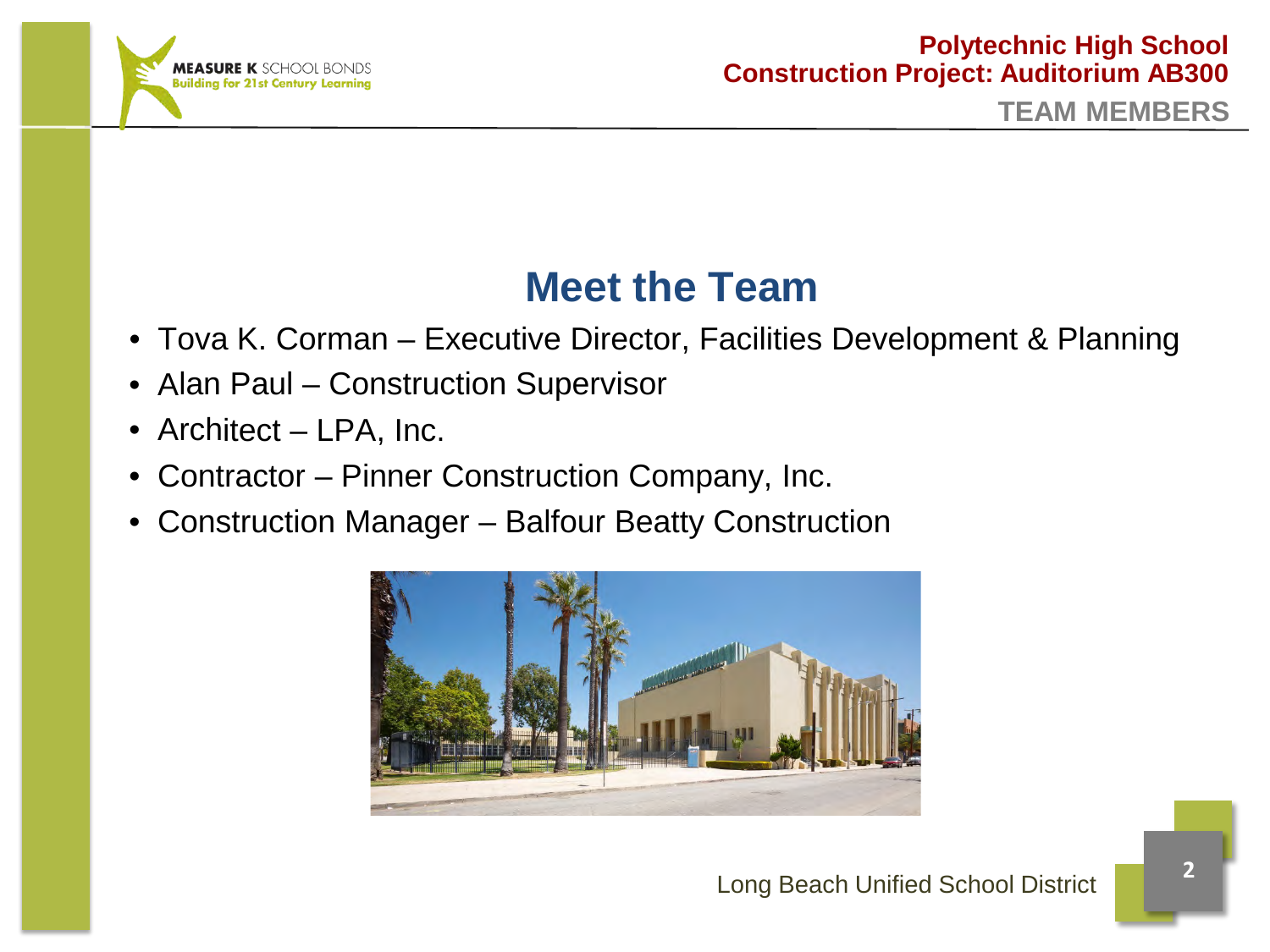

## **Polytechnic High School Construction Project: Auditorium AB300 PROJECT GOALS & OBJECTIVES**

## **Project Goals**

To provide an updated Auditorium building that better suits the School's and Public's needs, including:

- Seismic retrofit
- Creating a safe and fully accessible environment for all students, including students with disabilities
- Protect/enhance historic design features
- Major renovation of existing facilities



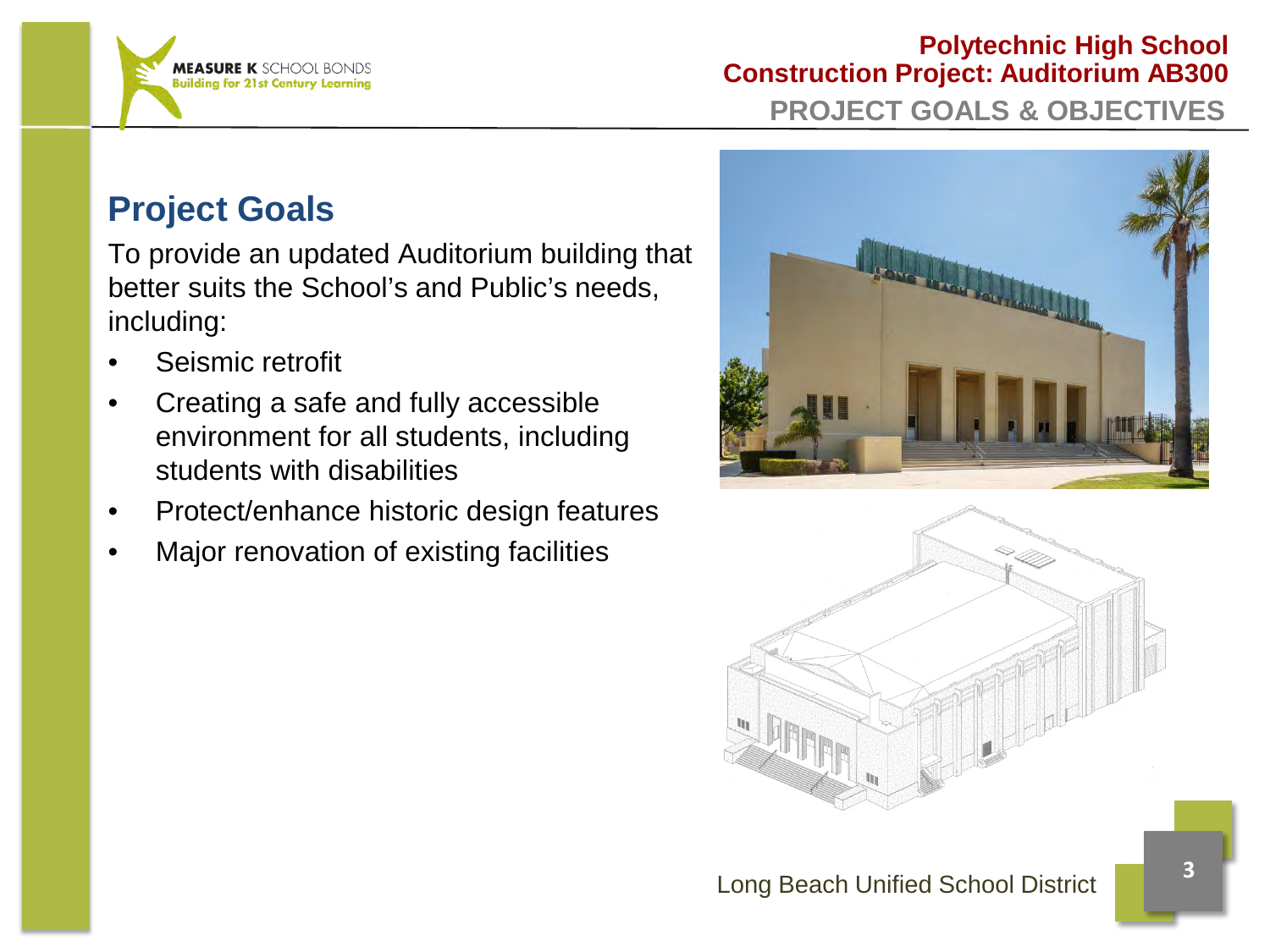





## **Project Description**

Construction duration January 2015 – Summer 2016

- Seismic retrofit
- Upgrade existing fire alarm, plumbing, air conditioning and mechanical systems.
- New tiered seating layout, including seating refurbishment
- New acoustical ceiling and painting of interior and exterior
- New stage rigging and grid iron
- New roofing
- Upgraded audio-visual and new lighting system
- Accessible Updated accessible restrooms and entrances via new ramp and elevator
- Updated changing rooms
- Campus directional signage and assistive listening system
- Hazardous materials abatement
- Exterior walkways and parking lot improvements
- New floor finishes (Existing wood stage flooring to be protected in place)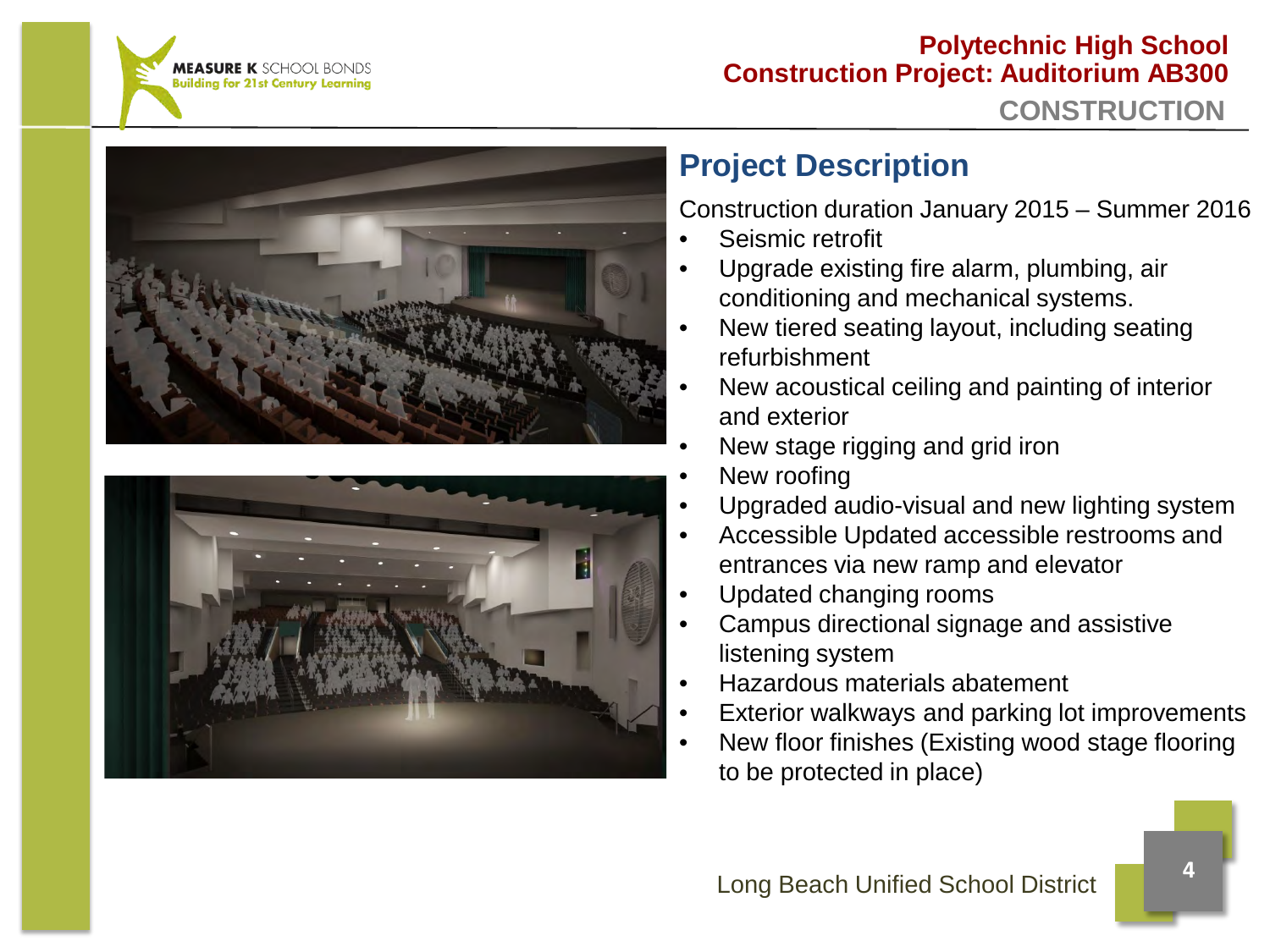

## **Polytechnic High School Construction Project: Auditorium AB300 HISTORIC FEATURES - EXTERIOR**



## **Historical Features**

- Smooth plaster finish walls
- Recessed covered entrance
- Concrete columns from entry floor to balcony
- Concrete staircase spanning main entrance
- Three rectangular windows
- Tall, copper parapet
- Vertical pilasters with decorative fin
- Stepped horizontal bands between pilasters
- Stage tower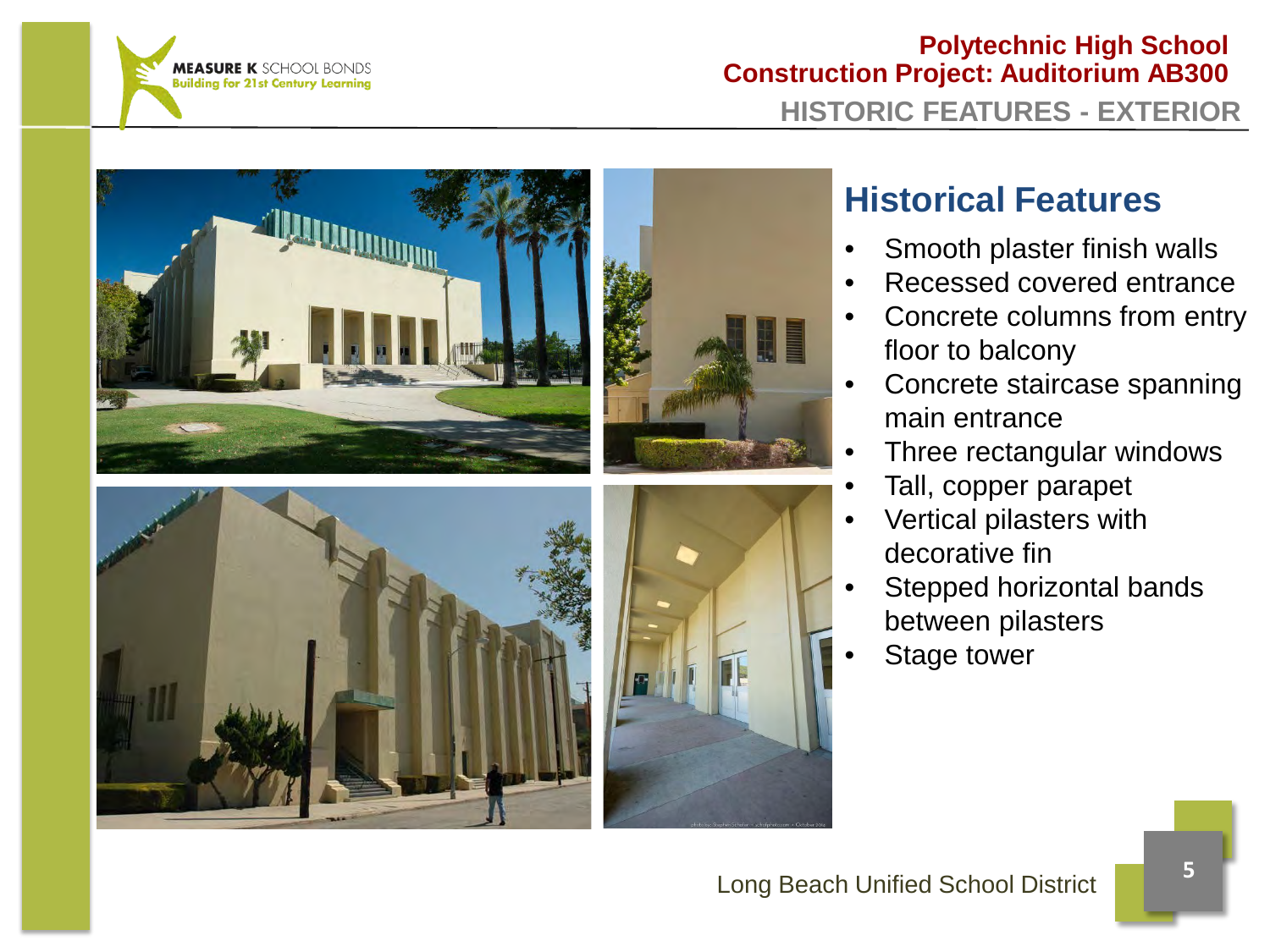

## **Polytechnic High School Construction Project: Auditorium AB300 HISTORIC FEATURES - INTERIOR**







## **Historical Features**

- Stepped ceiling
- Red clay tile flooring and wall veneer
- Wood wall display cases
- Wood panel entry doors
- Auditorium seating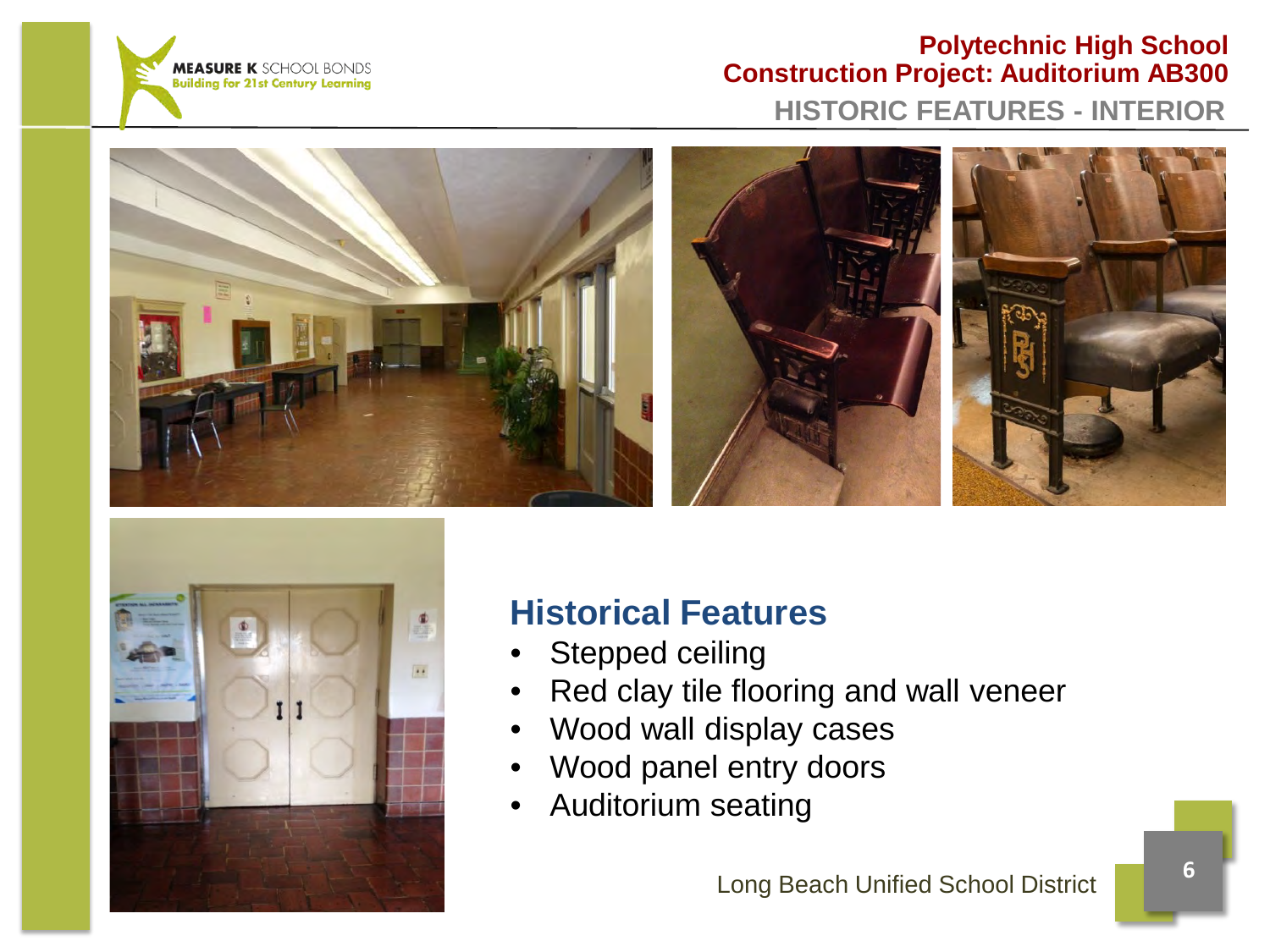

**CROSS-SECTION** 



- Improved sight lines & lighting positions 2
- $\overline{3}$ New stage rigging (loading bridge & grid iron)
- New sound and audio visual  $\overline{4}$ system
- New lighting position added with catwalk 5 for appropriate lighting of forestage

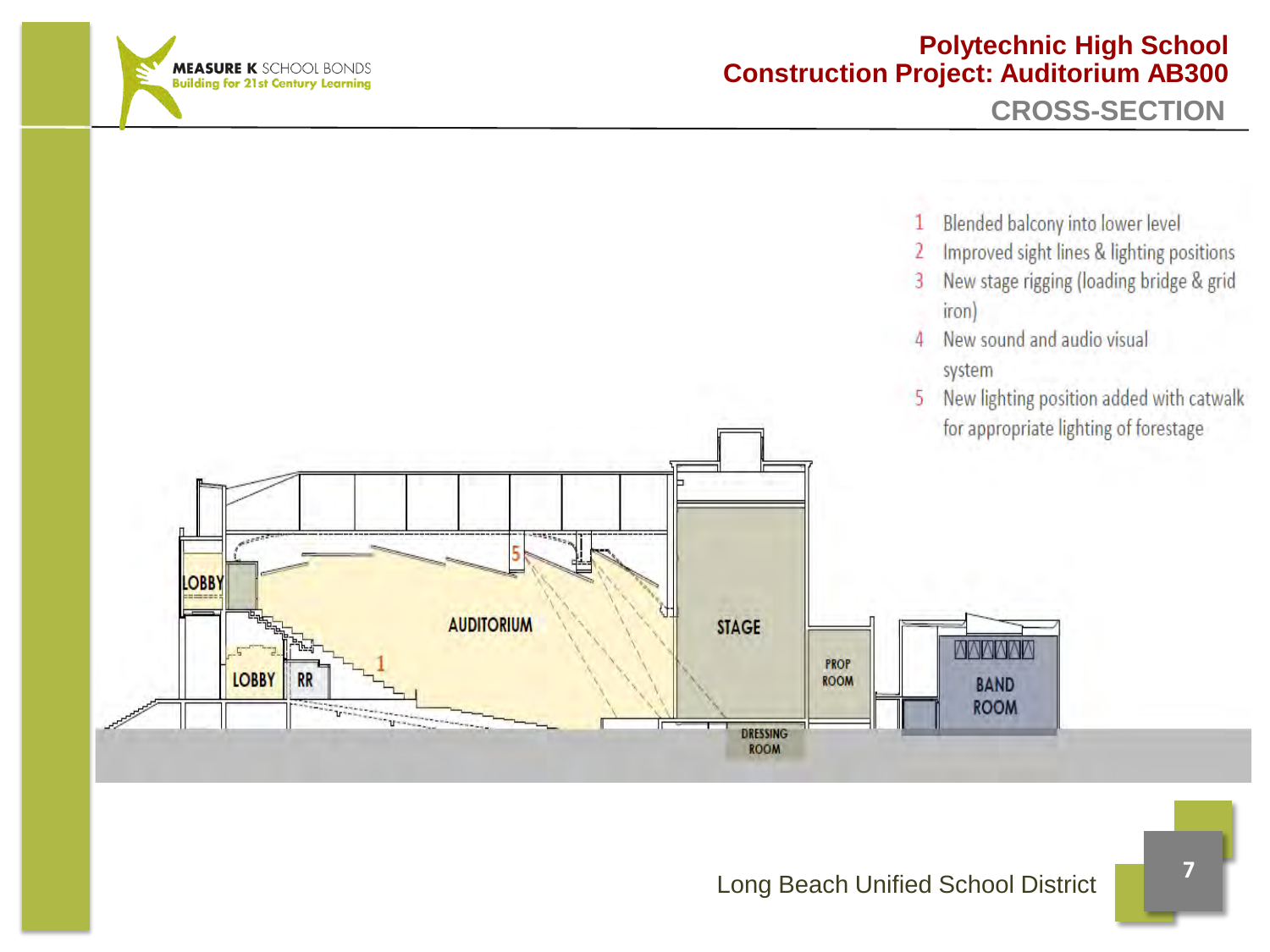

#### **Polytechnic High School Construction Project: Auditorium AB300 CONSTRUCTION TRAFFIC ROUTE**



## **Construction Route:**

- 1. 710 Freeway South
- 2. Exit East Anaheim
- 3. Atlantic Avenue North
- 4. 15<sup>th</sup> Street entrance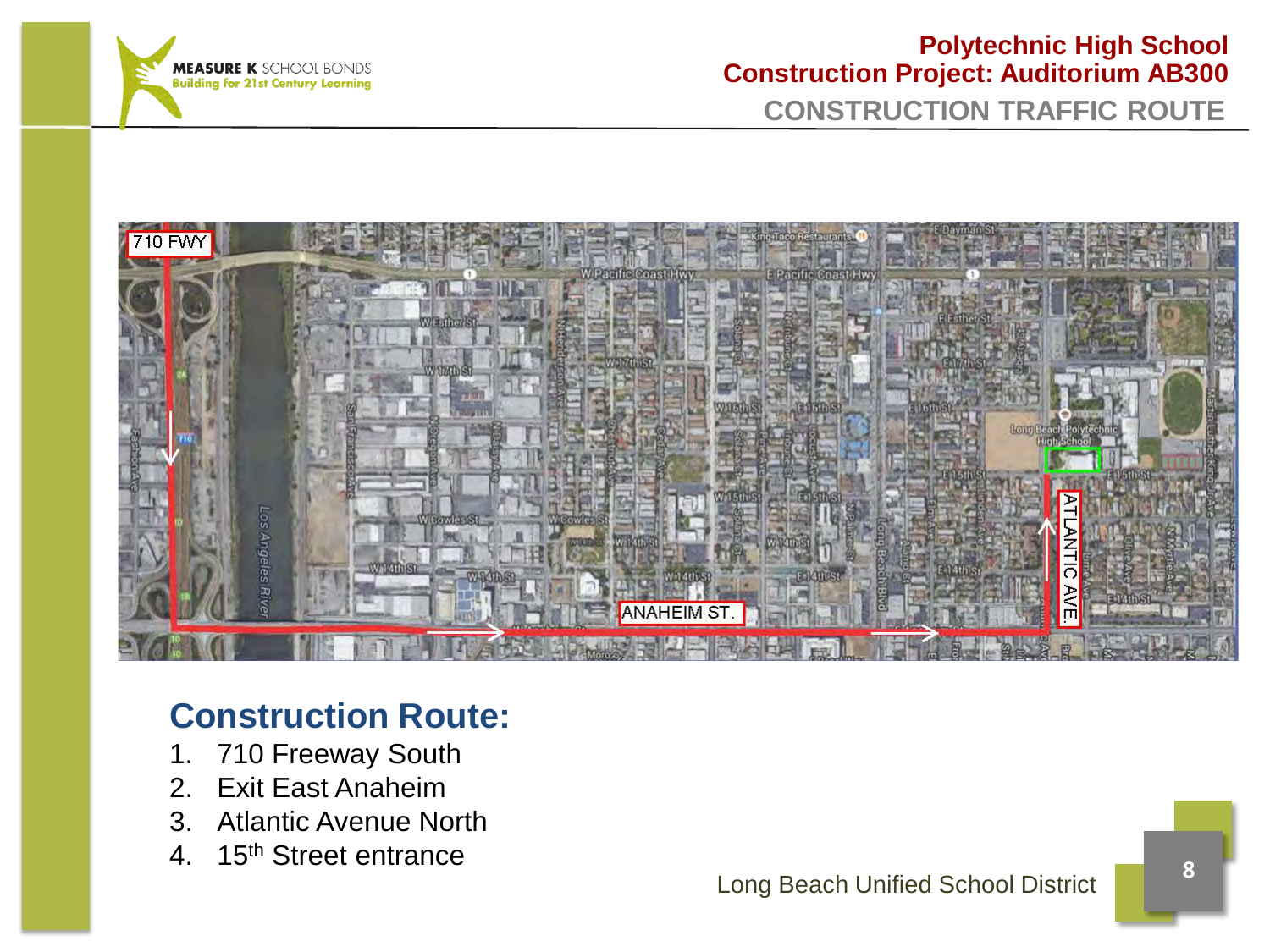

**CONSTRUCTION LOGISTICS**



#### **Construction to begin January 2015**

- 1. On-site Contractor and Construction Manager trailer
- 2. Contractor to provide temporary fence with screen fabric
- 3. Contractor entrance/access from 15<sup>th</sup> Street to layout area
- 4. Contractor parking will be spread throughout the neighborhood
- 5. Periodic deliveries may occur along Atlantic Avenue
- 6. Barricades along 15<sup>th</sup> Street to protect public during overhead work
- 7. Probable electricity shut down to nearby homes during craning of HVAC units (1 day)

Long Beach Unified School District **<sup>9</sup>**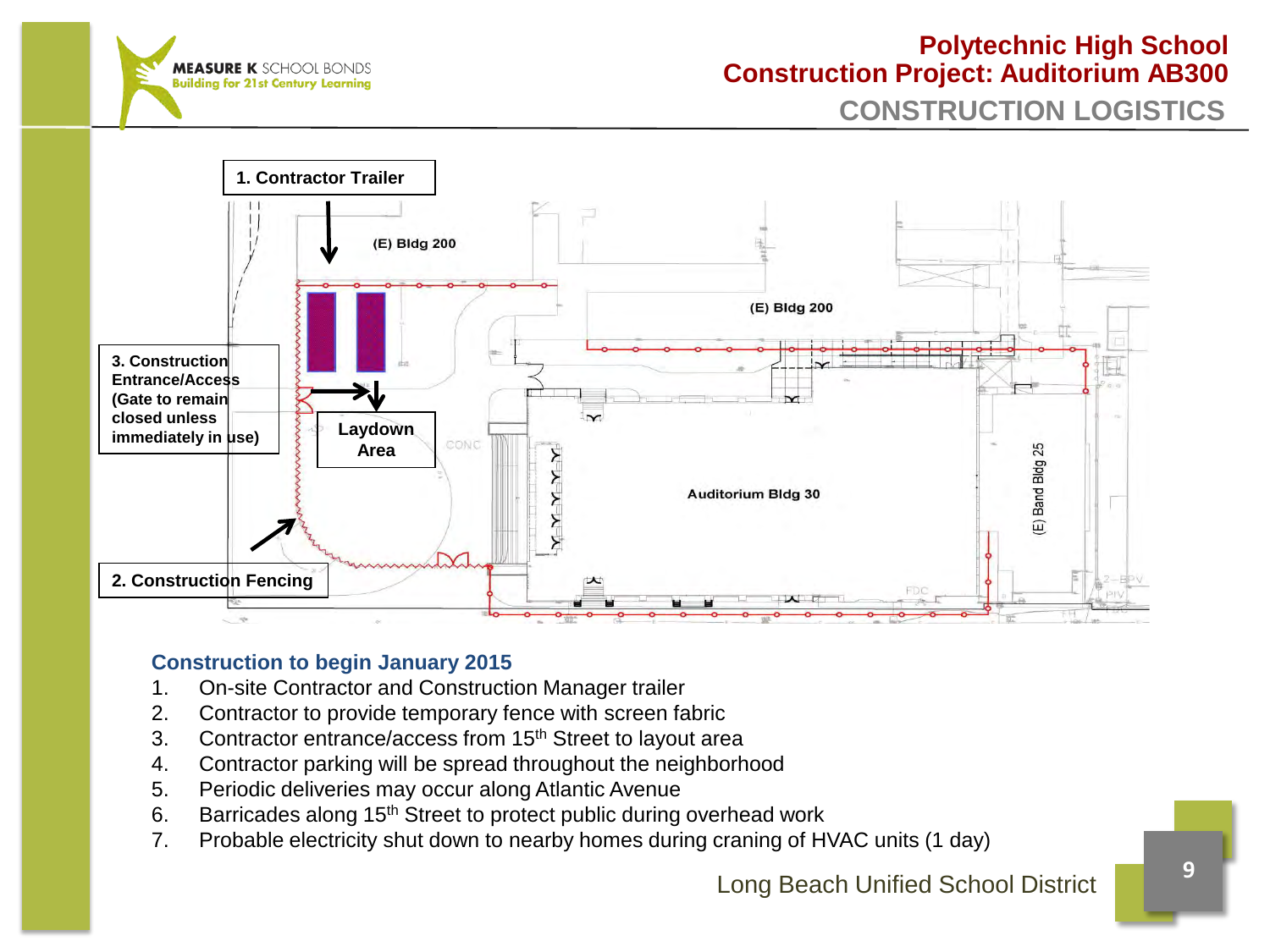

## **Construction Safety and Logistics**

- District site supervision
- Full time on site Construction Management firm
- Monitor and control construction traffic
- Hours of operation are: Monday Friday: 7:00 am *7:00 pm*; *Saturday: 9:00 am – 6:00 pm*
- Install fencing and barricades to separate construction from the students, staff, and community
- Keep site and surrounding areas clean of construction debris and implementing dust control
- Implement continuous safety training of construction personnel
- Maintain open communication with the community

**Equipment you may see:** Trucks hauling in and out, back-hoes, cranes, and various equipment/machinery